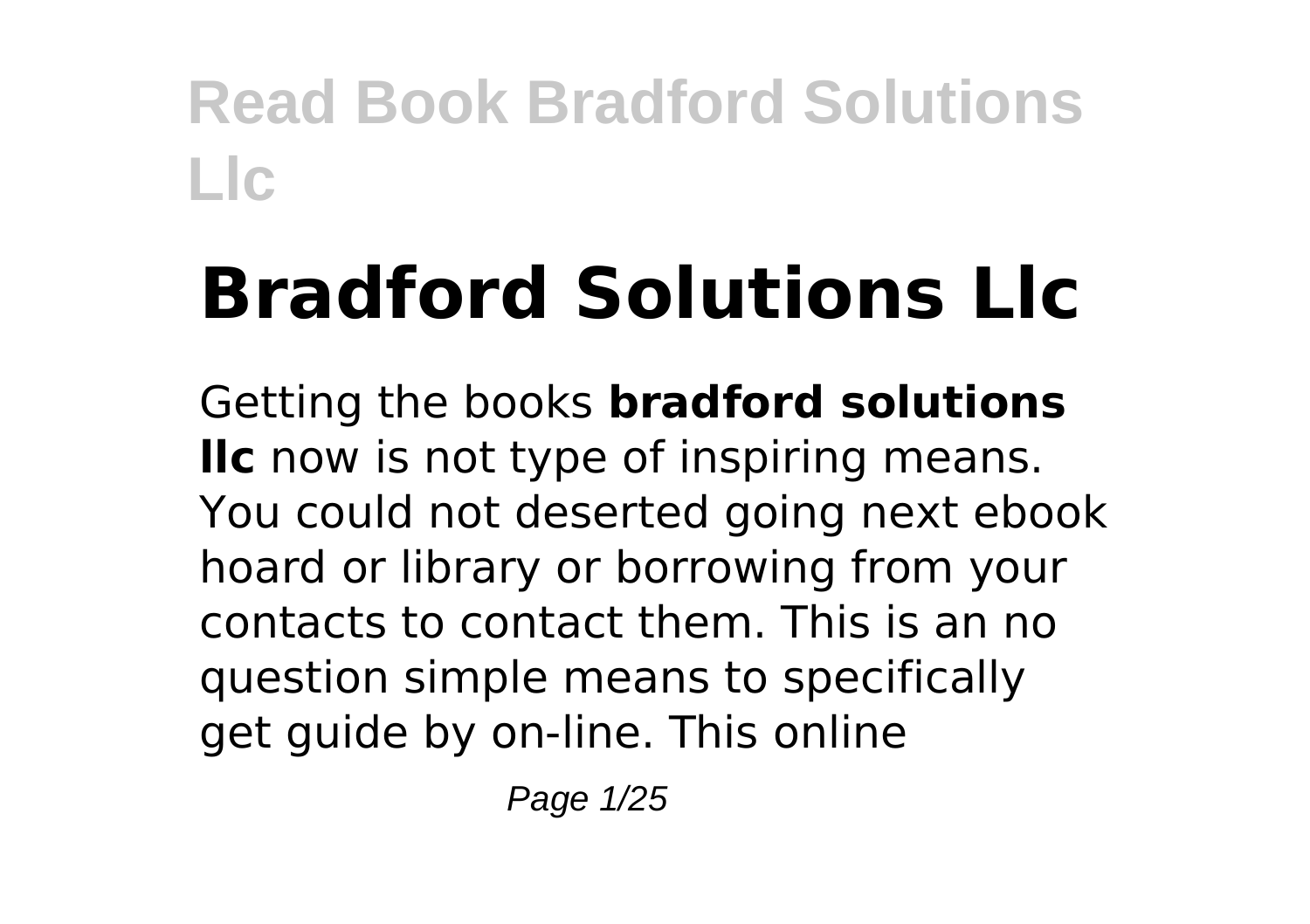declaration bradford solutions llc can be one of the options to accompany you once having new time.

It will not waste your time. endure me, the e-book will no question tell you additional matter to read. Just invest tiny period to open this on-line pronouncement **bradford solutions llc**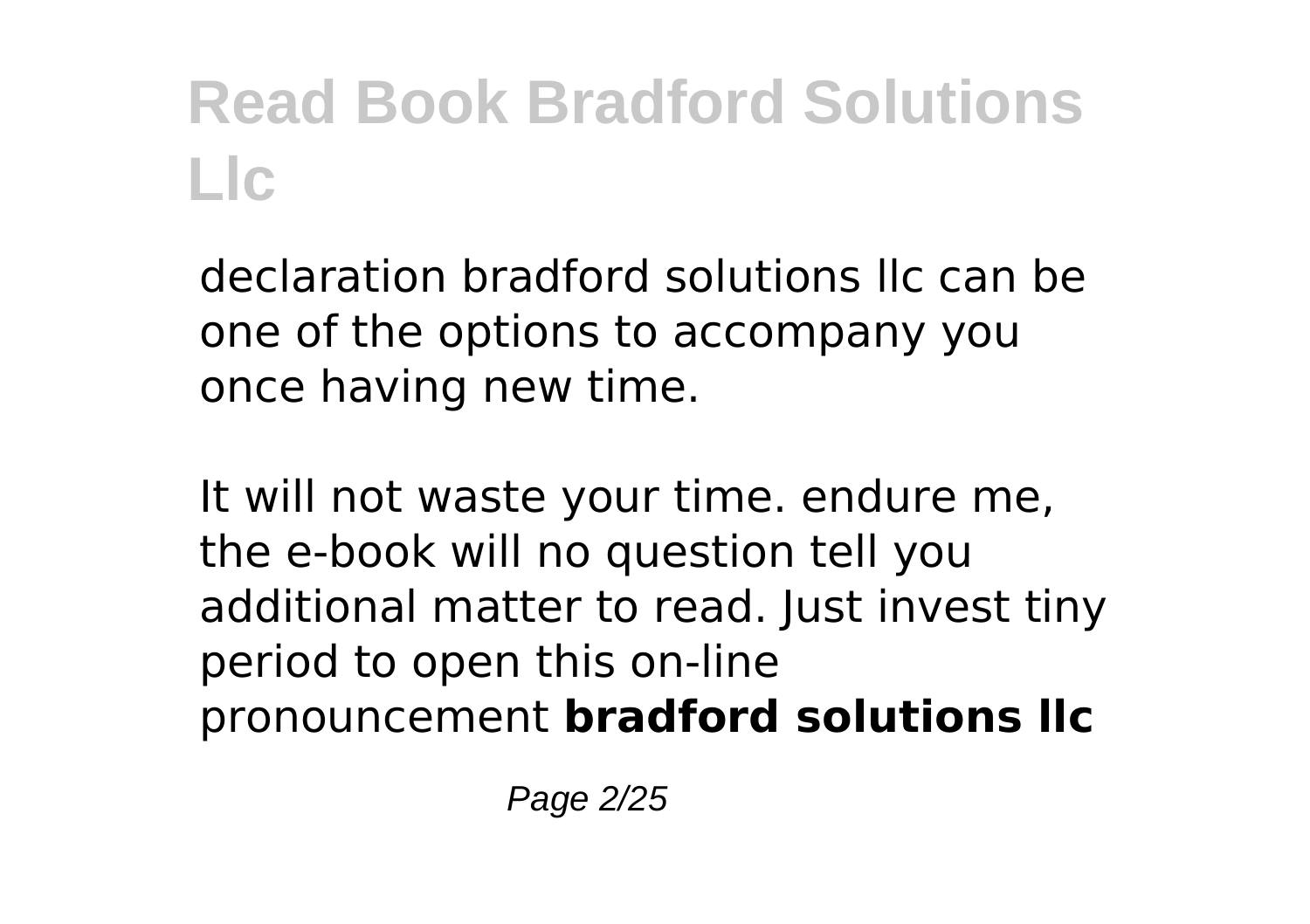as with ease as evaluation them wherever you are now.

Ebooks on Google Play Books are only available as EPUB or PDF files, so if you own a Kindle you'll need to convert them to MOBI format before you can start reading.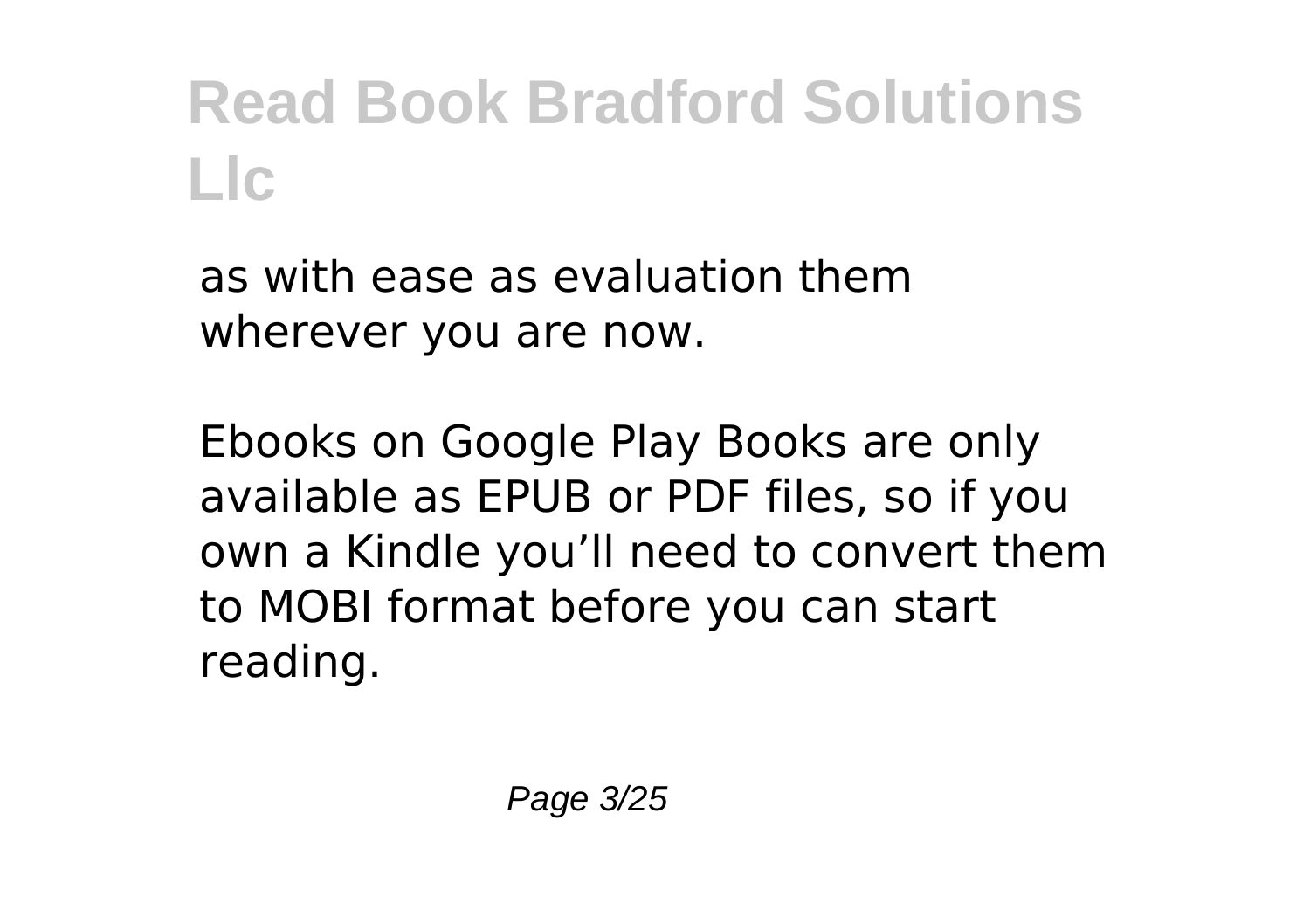#### **Bradford Solutions Llc**

There are 4 companies that go by the name of Bradford Solutions, LLC. These companies are located in American Canyon CA, Brentwood TN, Houston TX, and Pleasantville OH.

#### **Bradford Solutions, LLC - CA, OH, TN, and TX - Bizapedia**

Page 4/25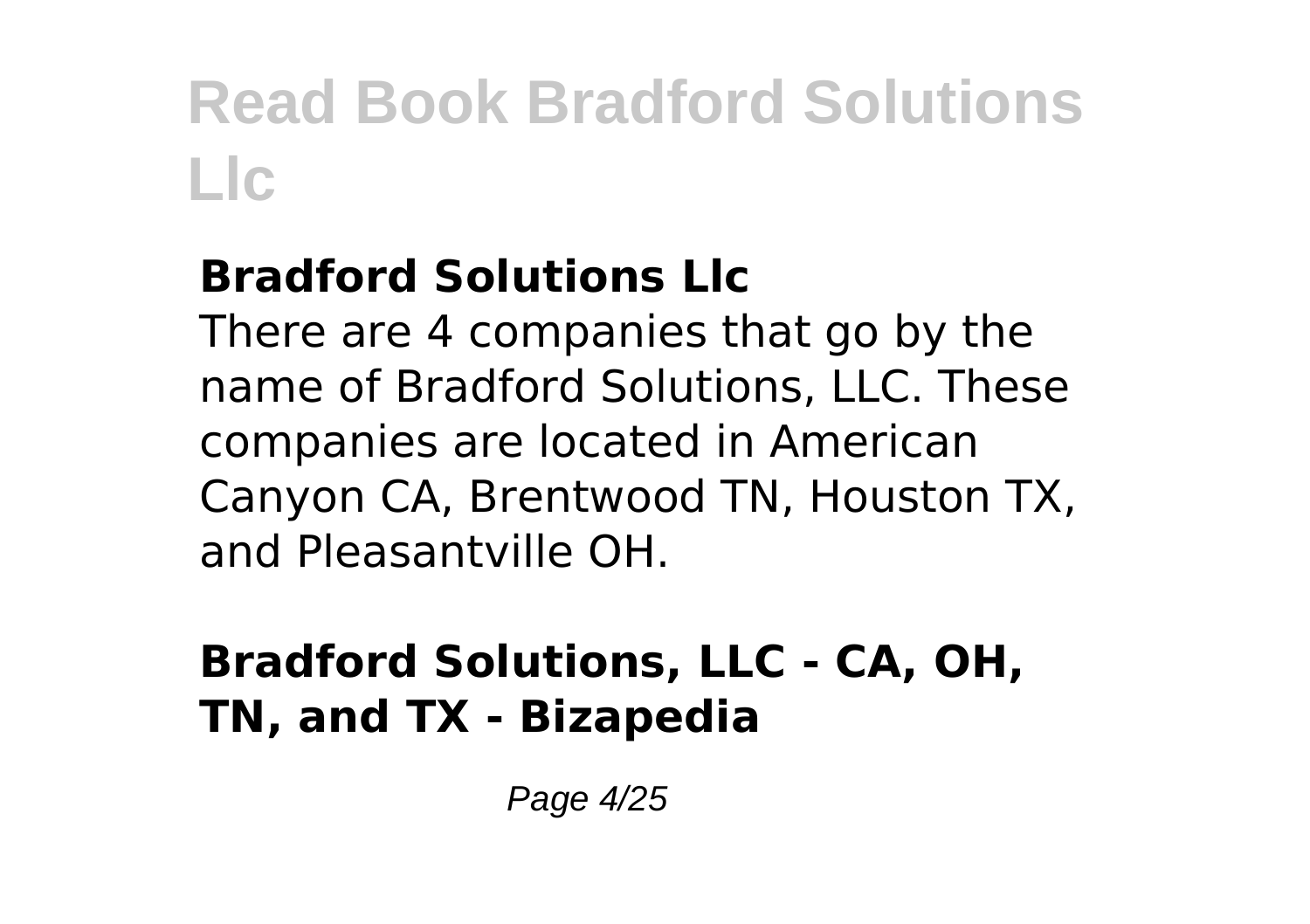Bradford Solutions LLC, Houston, Texas. 4 likes. Tutorial Company

#### **Bradford Solutions LLC - Home | Facebook**

Bradford Solutions, LLC offer both private home and online tutoring in all subjects and grade levels.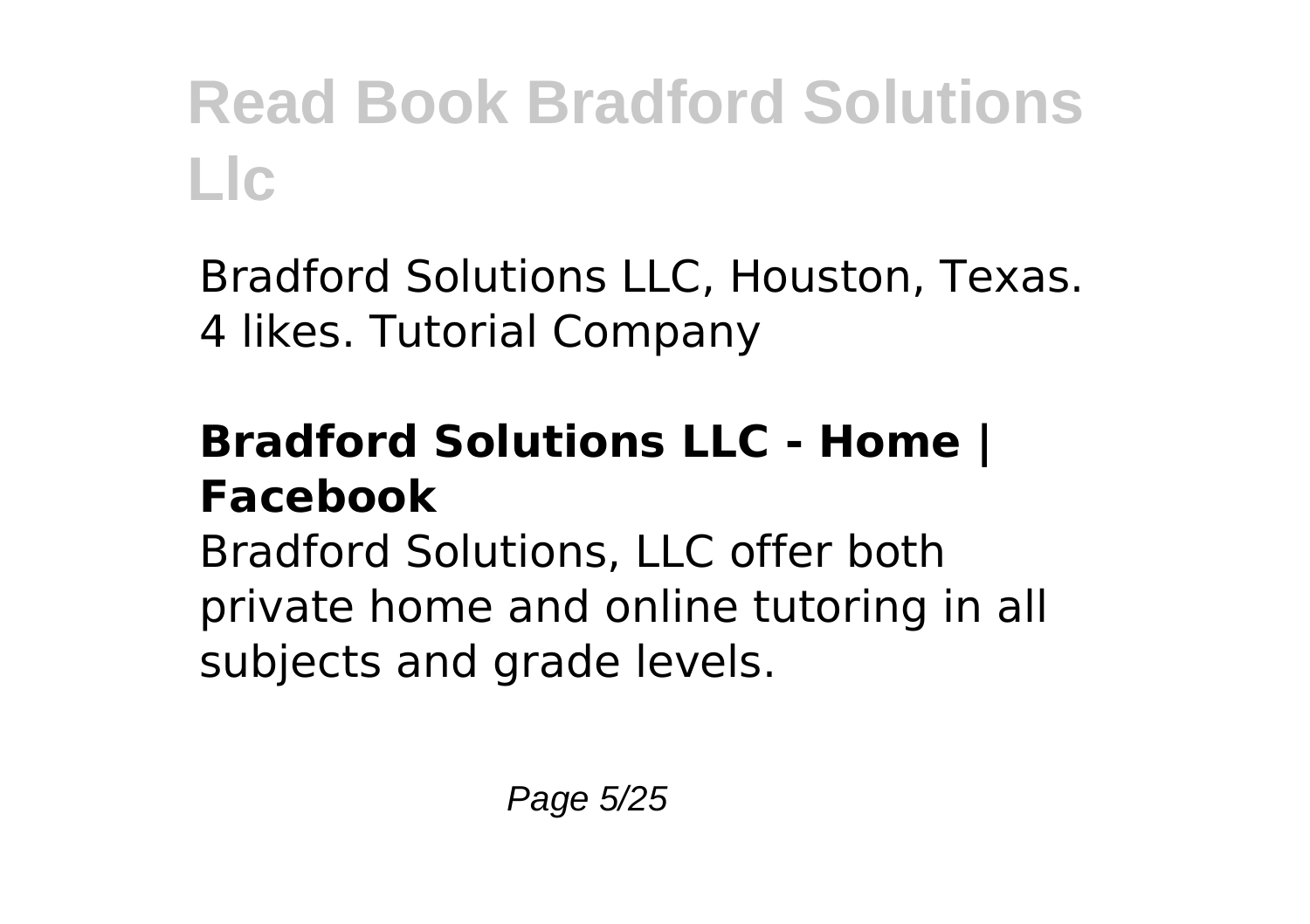### **Bradford Solutions, LLC - Care.com Houston, TX Tutoring ...**

Bradford Solutions LLCis an Ohio Domestic Limited-Liability Company filed on August 23, 2016. The company's filing status is listed as Active and its File Number is 3933905. The Registered Agent on file for this company is Bryan A Bradford and is located at 412 E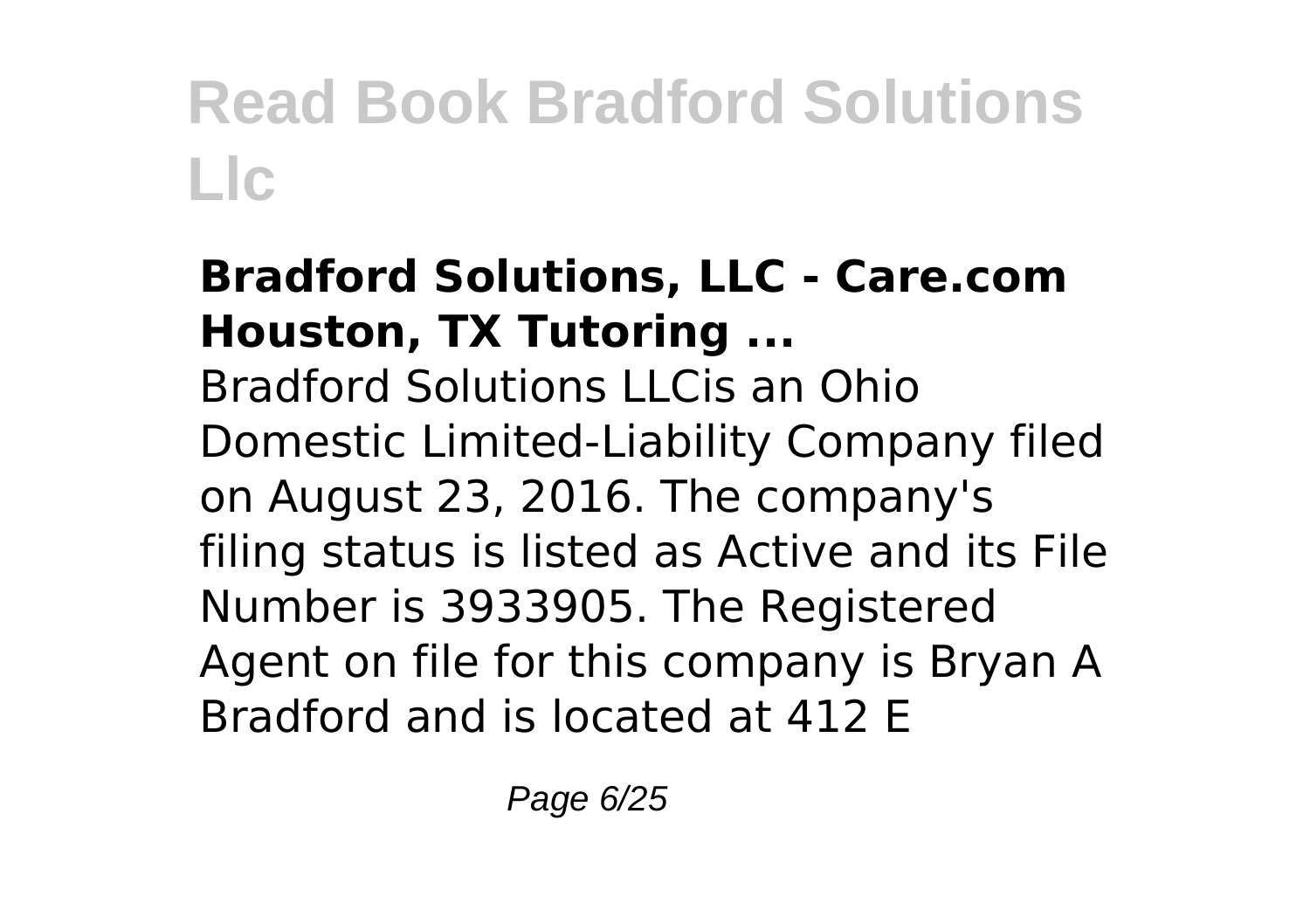Columbus Street, Pleasantville, OH 43148. The company has 1 principal on record.

#### **Bradford Solutions LLC in Pleasantville, OH | Company Info ...** G. Beginning in 2013, Marcus Bray and Bradford Solutions, LLC became agents of Woodbridge, in which capacity they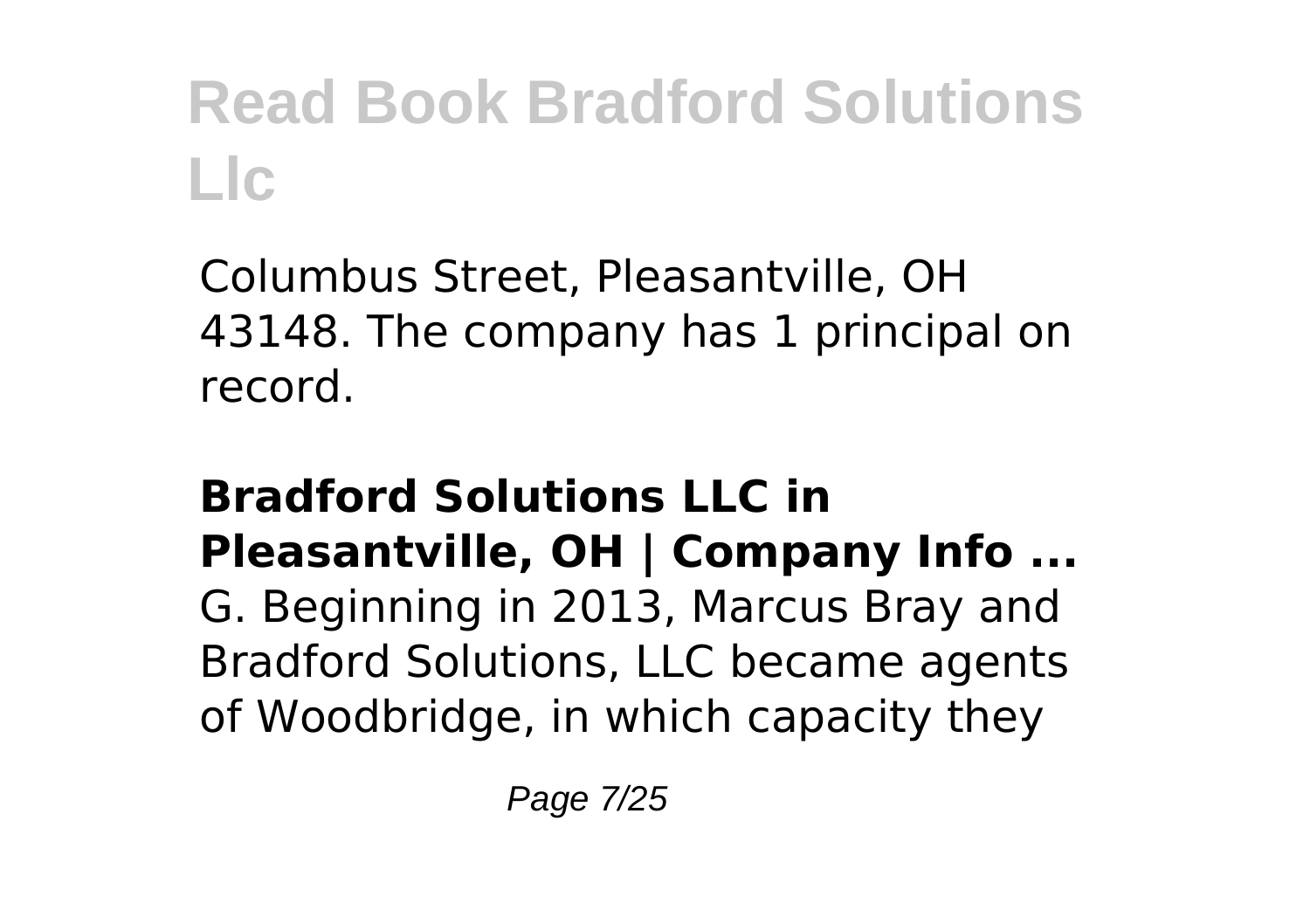offered and sold FPCMs issued by Woodbridge to California investors. H. Marcus Bray and Bradford Solutions, LLC advised their clients in California to invest in FPCMs issued by Woodbridge.

### **MARY ANN SMITH Deputy Commissioner**

Bradford & Tan Consulting, LLC is a

Page 8/25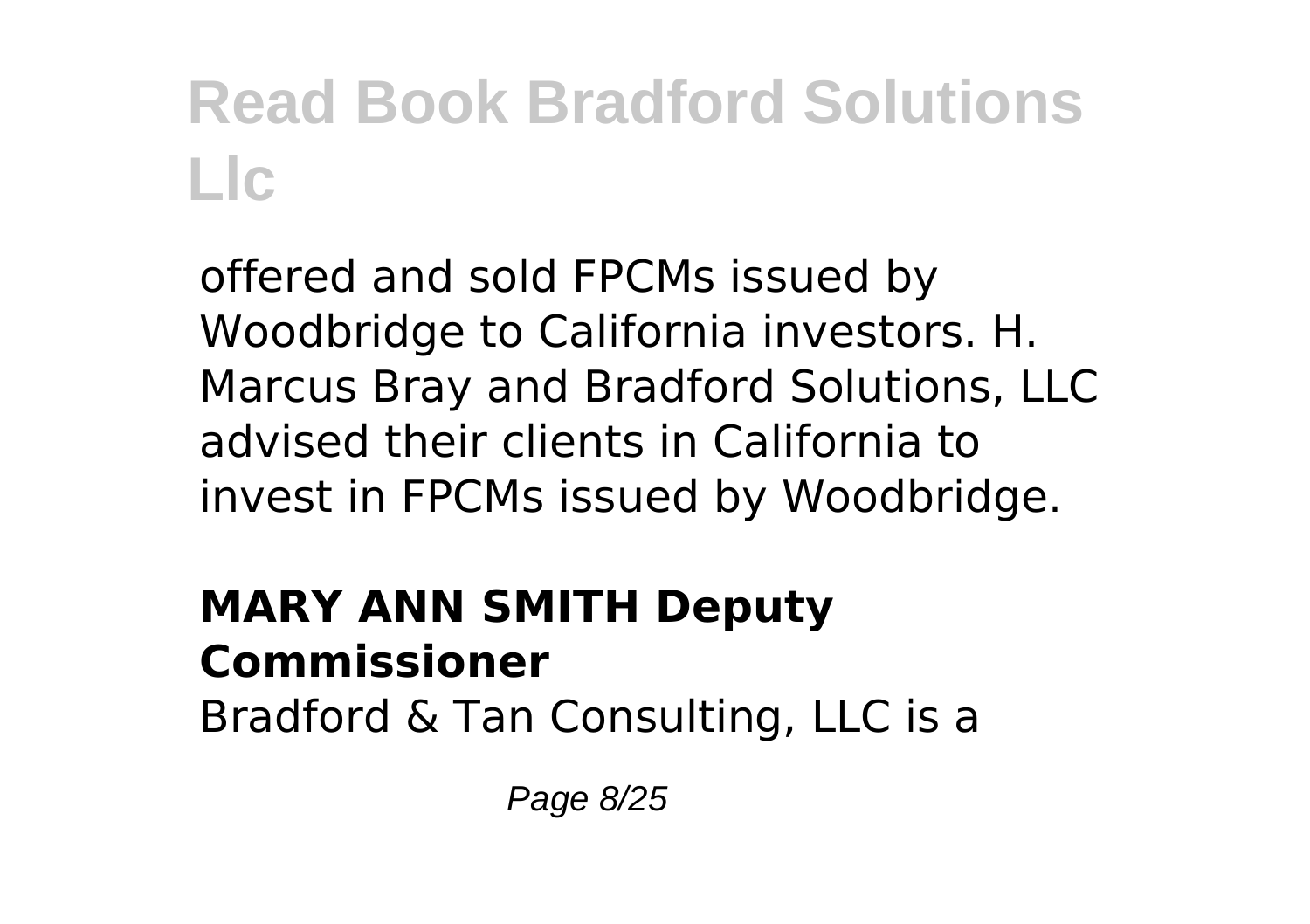Washington Wa Limited-Liability Company filed on January 1, 2019. The company's filing status is listed as Active and its File Number is 604355330. The Registered Agent on file for this company is Shirley Tan and is located at 5425 Lake Washington Blvd S, Seattle, WA 98118.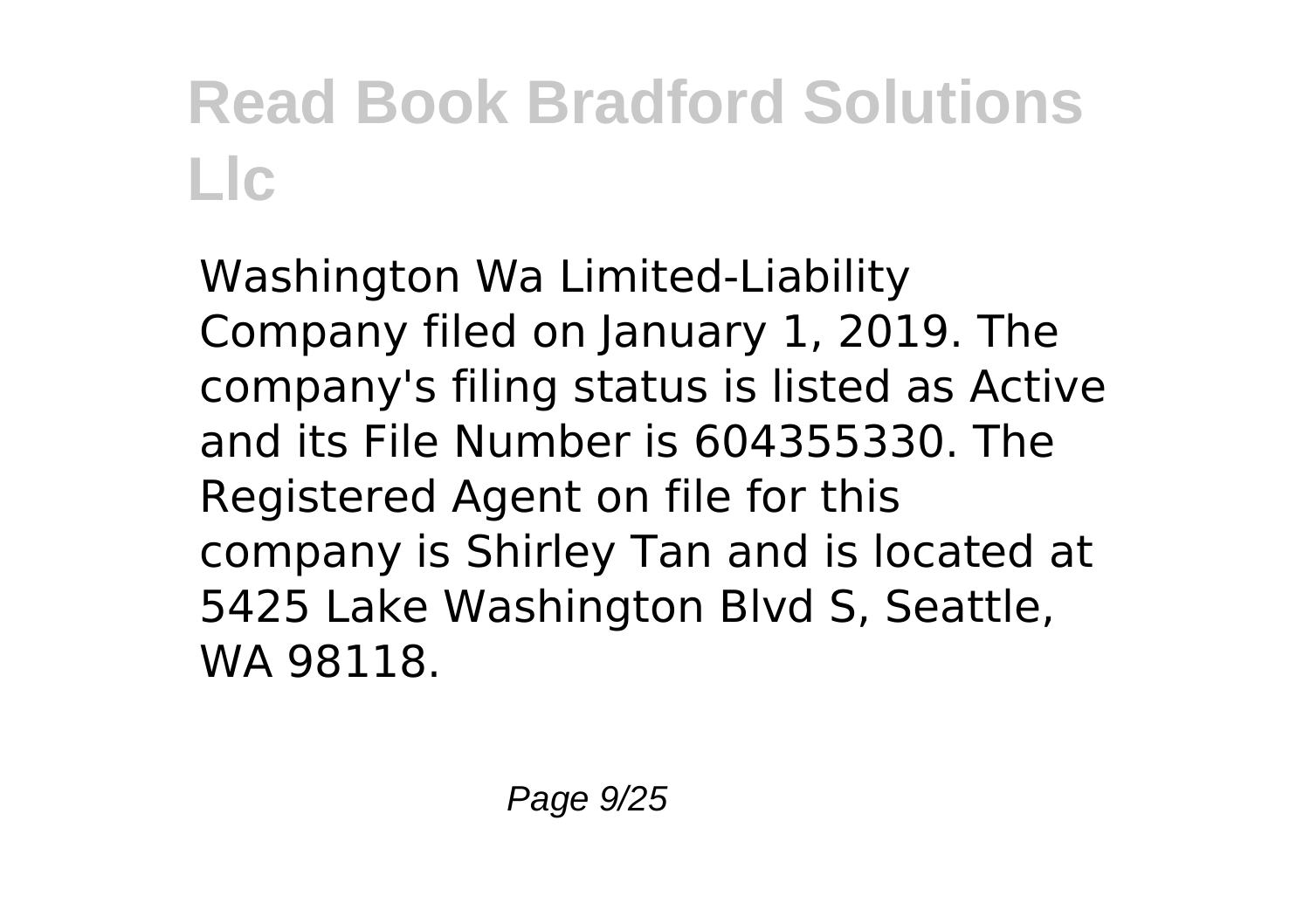#### **Bradford & Tan Consulting, LLC in Seattle, WA | Company ...**

A list of best contractors in Seattle WA. Choose professional contractors, read reviews and find contact information on ContractorFinder.

#### **Bradford White Contractors in Seattle WA | Bradford White ...**

Page 10/25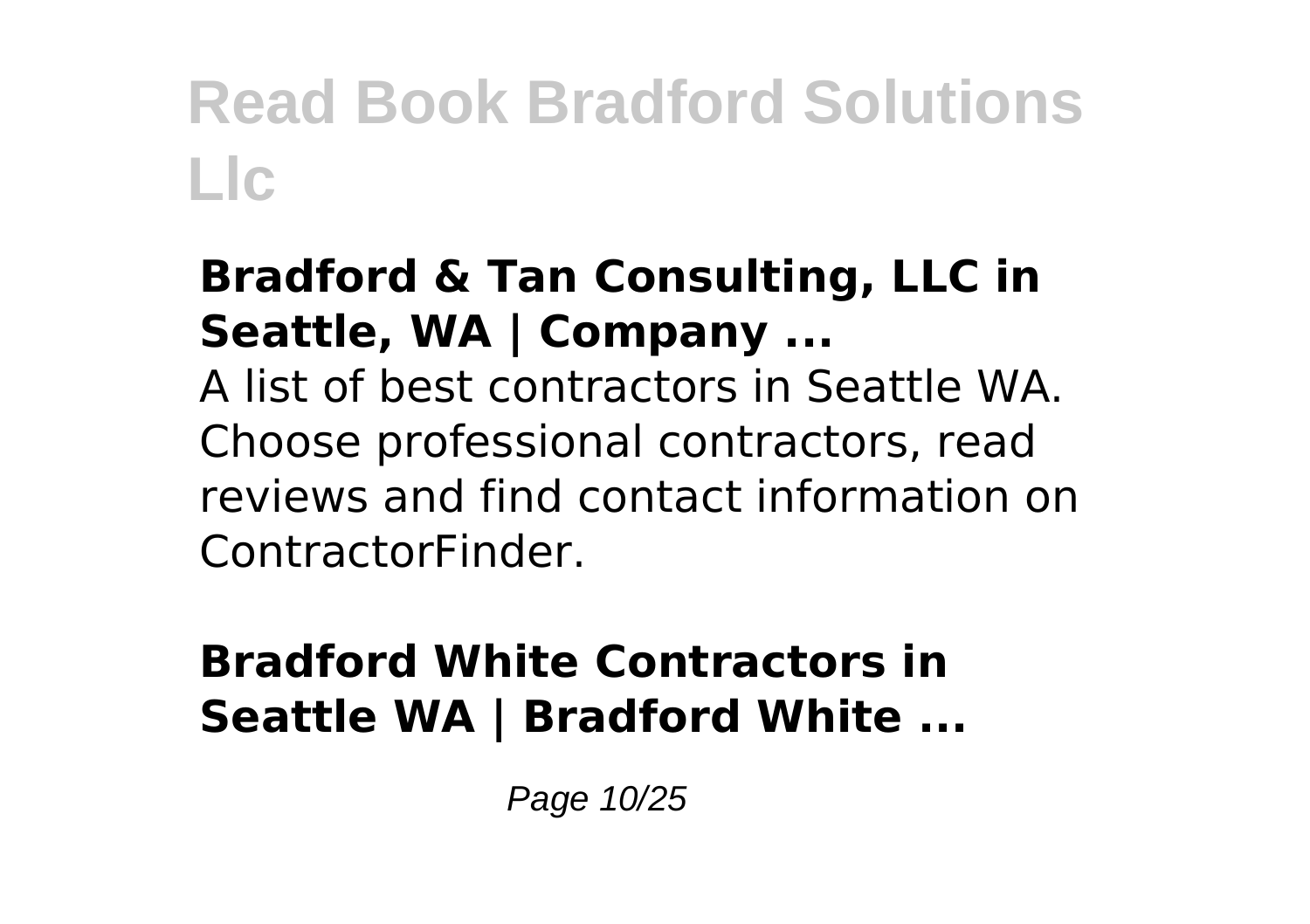Bradford manufactures the finest stainless steel pools, spas and water features in the world. Our creations are the centerpiece of the most renowned hotels, luxury residences and premier commercial facilities around the globe.

#### **Home – Bradford Products**

The leader in custom storage solutions

Page 11/25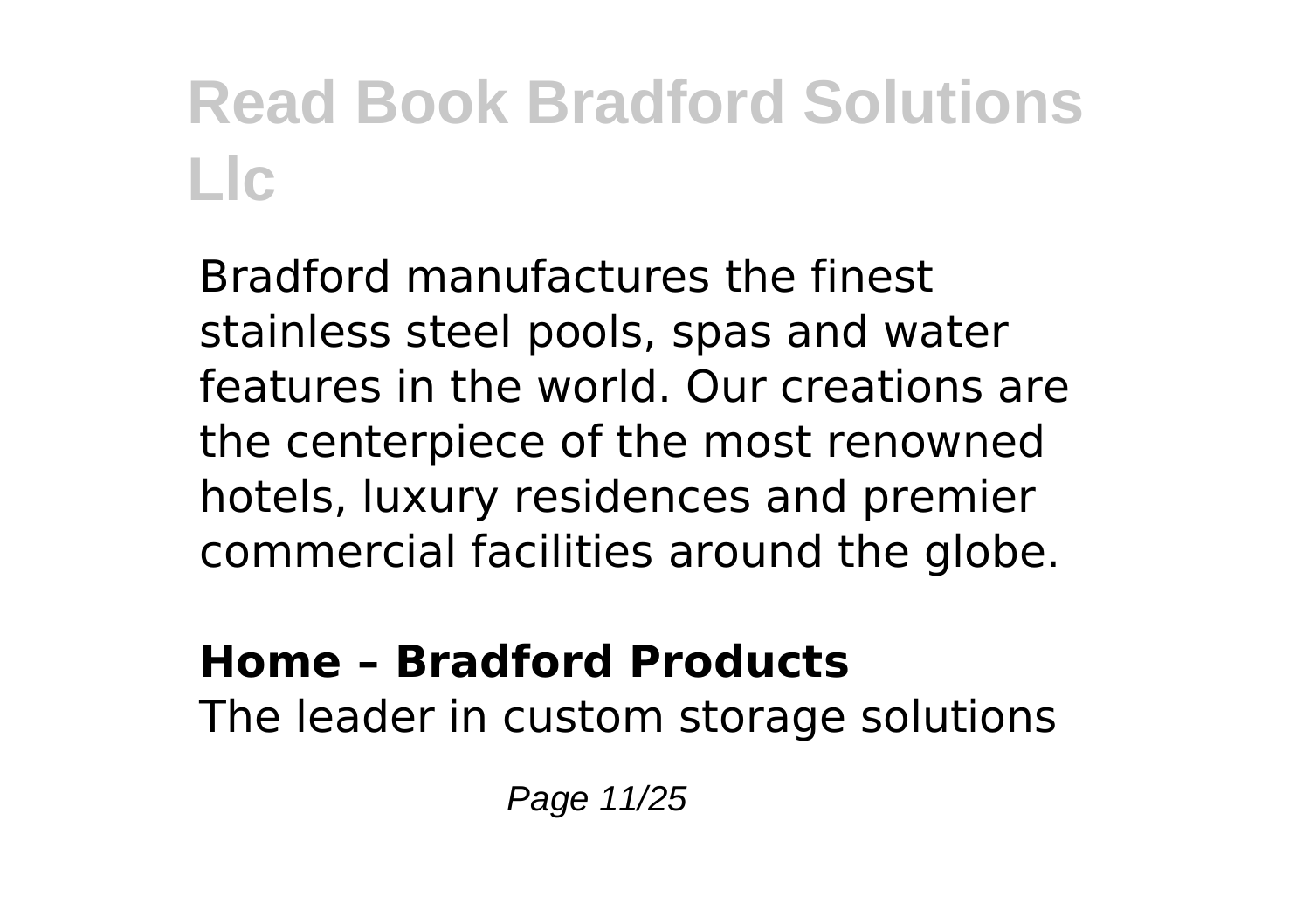for day-use lockers, smart lockers, highdensity, casework, digital transformations & more. Visit our site today. ... Notre Dame's equipment manager turned to Bradford for an analysis of their space and how their gear and equipment could be better stored.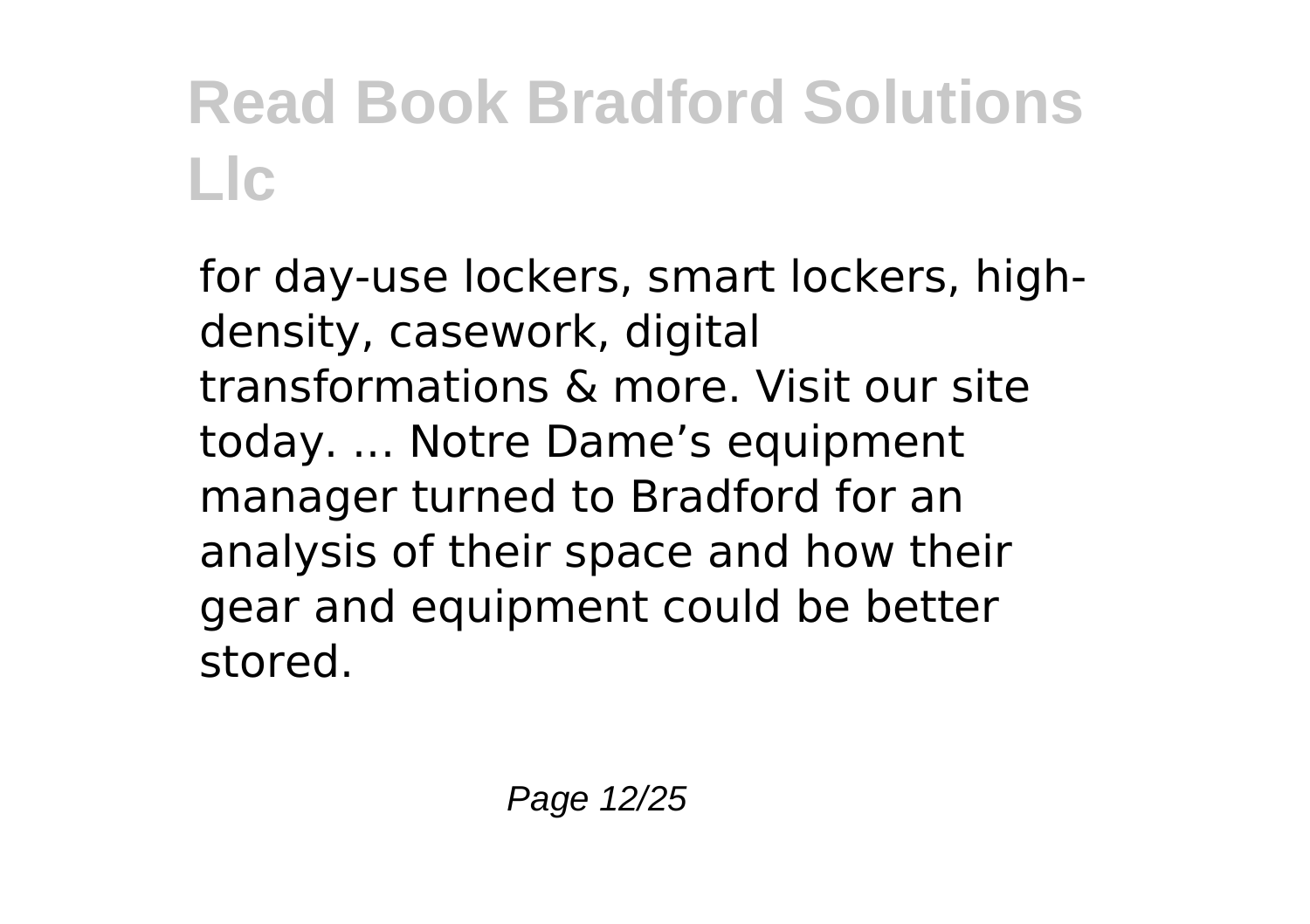#### **Home | Bradford Systems** Seattle Solutions LLC is a licensed and bonded freight shipping and trucking company running freight hauling business from Auburn, Washington. Seattle Solutions LLC USDOT number is 3080870. Seattle Solutions LLC is trucking company providing freight transportation services and hauling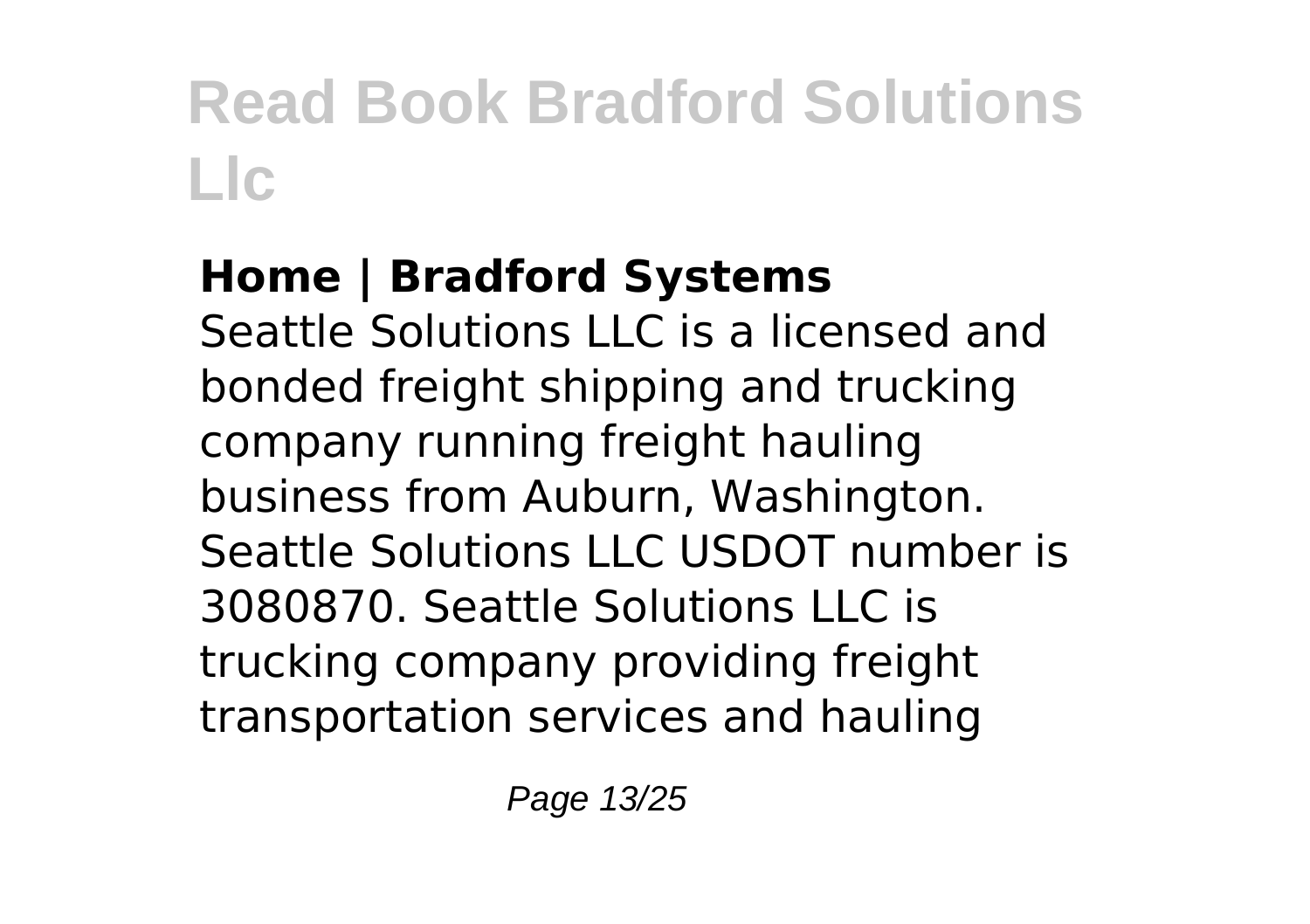cargo.

#### **Seattle Solutions LLC USDOT 3080870 - Auburn, Washington ...** M. Bradford Solutions LLC is a California Domestic Limited-Liability Company filed on January 7, 2020. The company's filing status is listed as Active and its File Number is 202002310902. The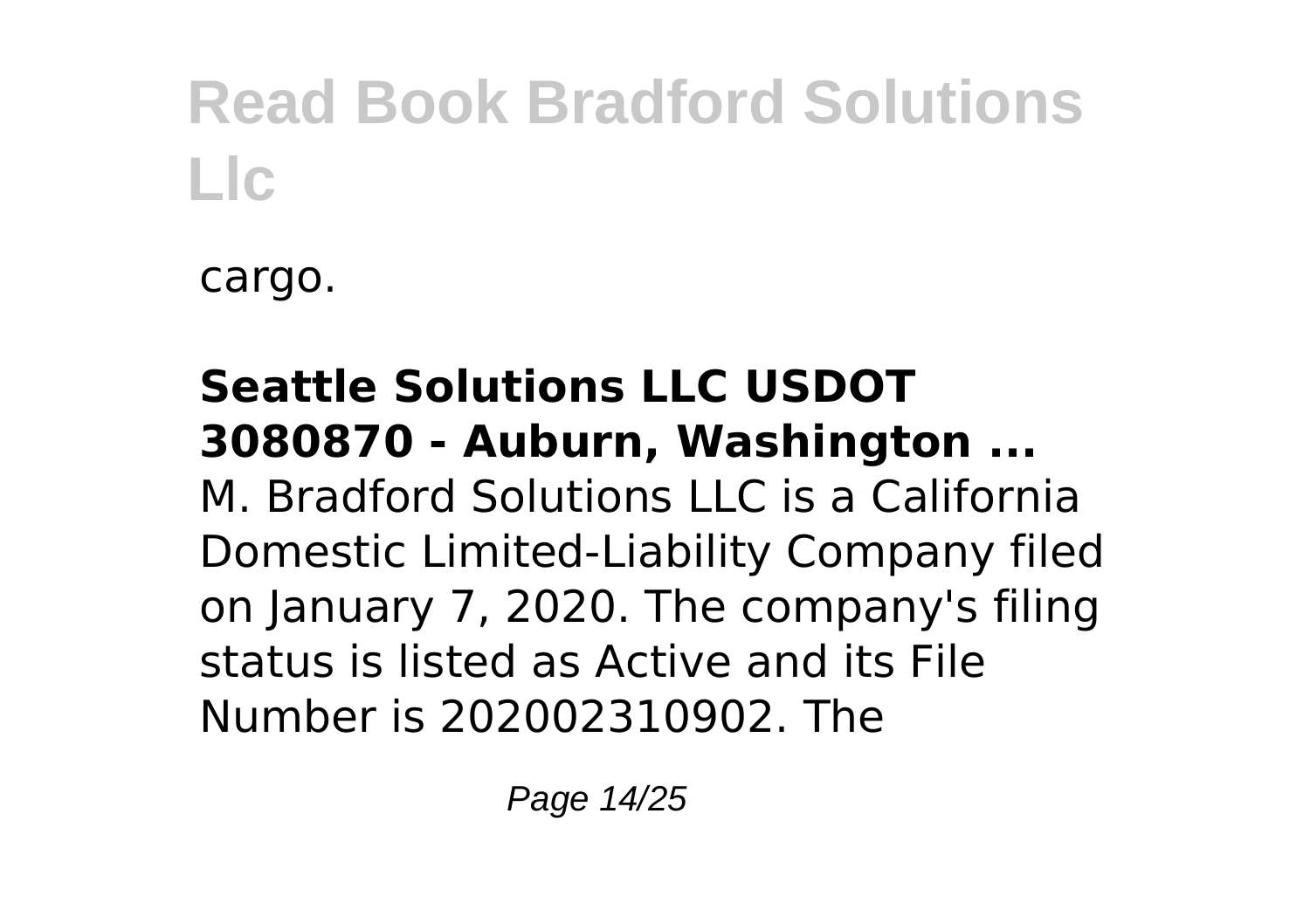Registered Agent on file for this company is Legalzoom.Com, Inc. (C2967349).

#### **M. Bradford Solutions LLC in Gardena, CA | Company Info ...** Bradford's Home Solutions LLC is a Florida Domestic Limited-Liability Company filed on October 4, 2018. The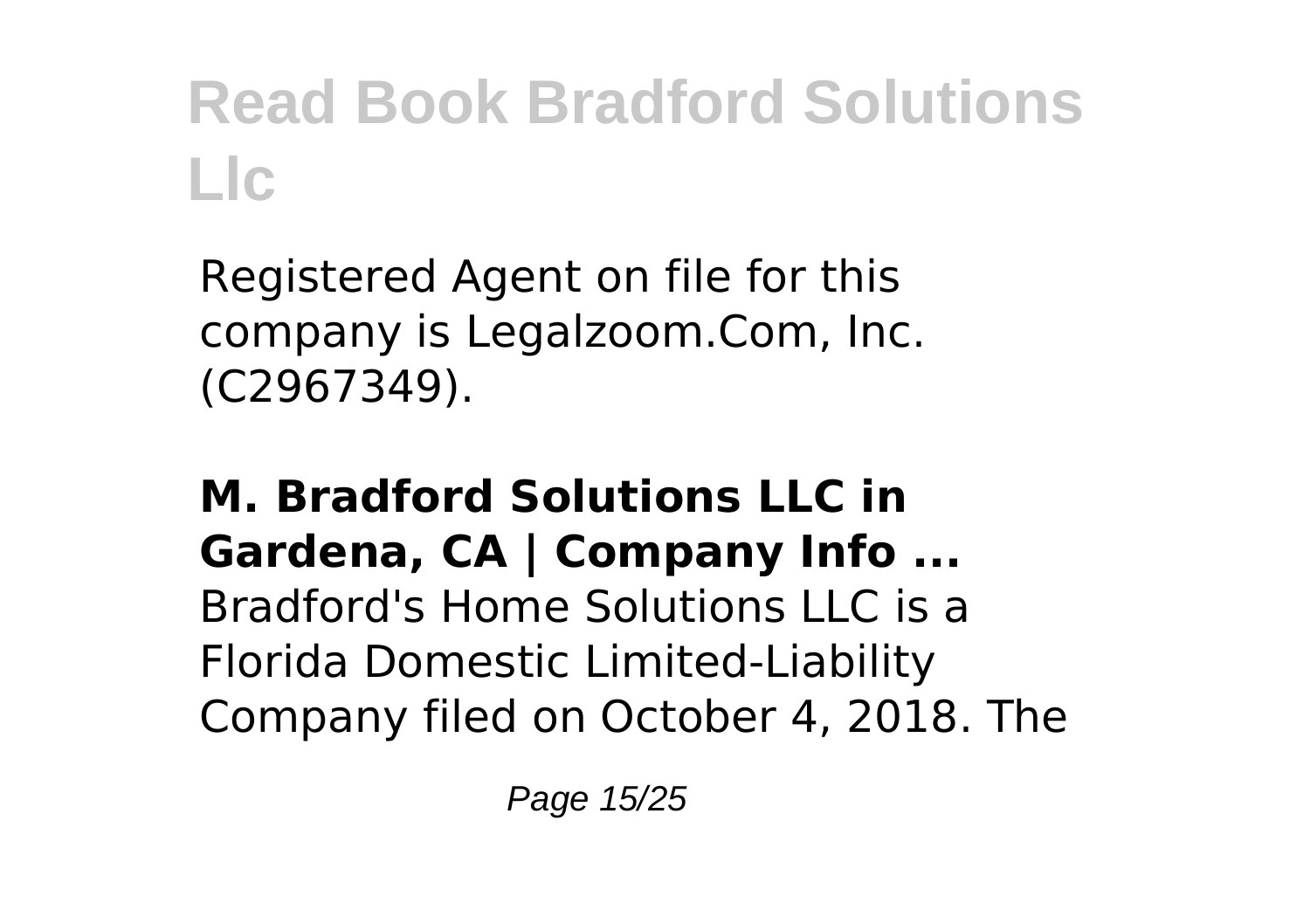company's filing status is listed as Active and its File Number is L18000233983 . The Registered Agent on file for this company is Spiegel & Utrera, P.A. and is located at 1840 Sw 22nd St., Miami, FL 33145.

#### **Bradford's Home Solutions LLC in Longwood, FL | Company ...**

Page 16/25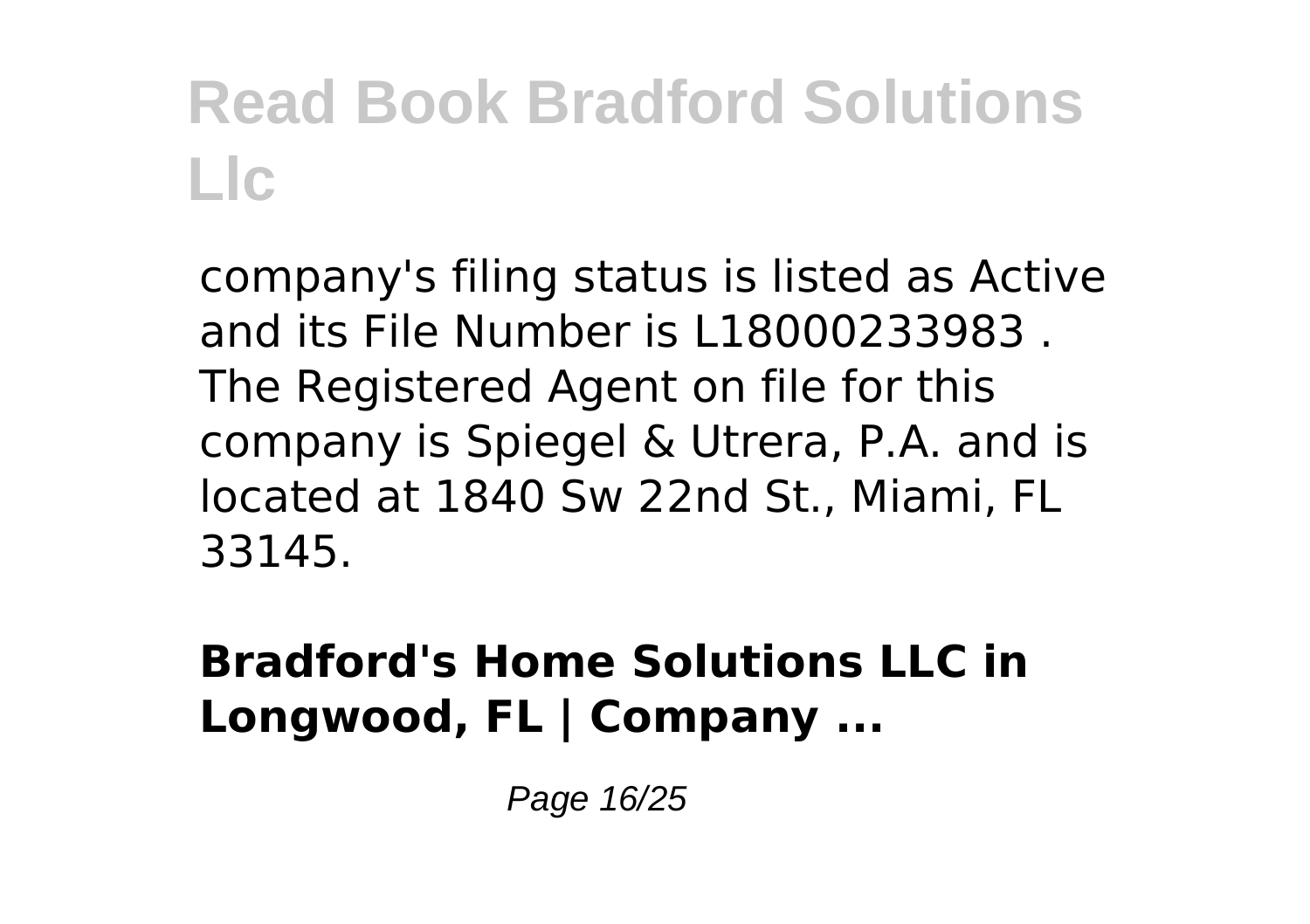Defendants/Respondents: Bradford Solutions, LLC. Documents: 08/02/18 – Consent Order

#### **Bradford Solutions, LLC | The Department of Business Oversight**

San Diego based company providing director level technology support, strategy and project management for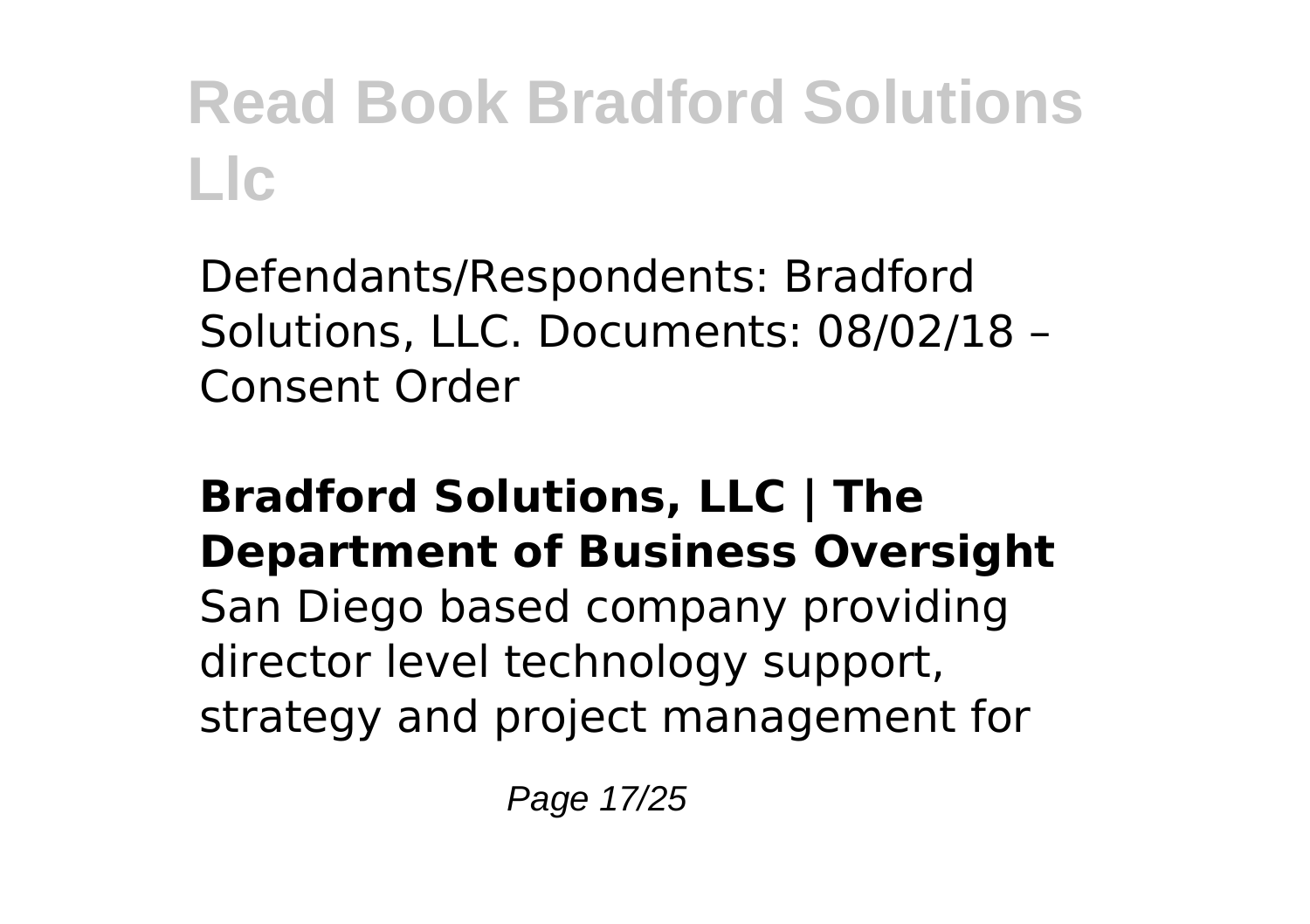small to medium sized businesses across the United States

#### **Bradford Kent Integrated Solutions,**  $\mathbf{L}$

Operations & financial consulting, founded on integrity and acumen. Bradford Rx Solutions is a supply chain and financial consulting company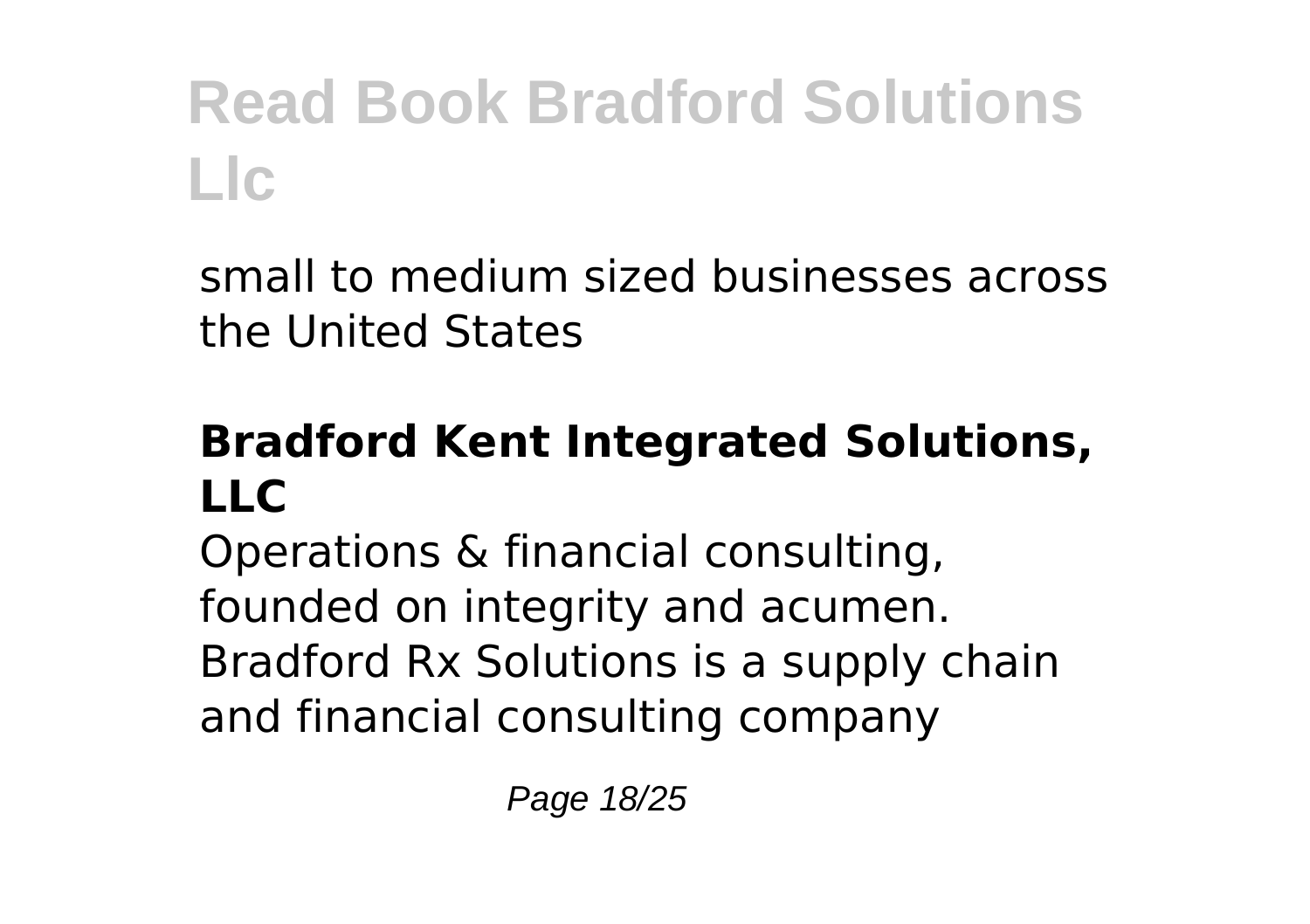delivering value and improving financial results for various partners in healthcare distribution. Read M ore About What We Do W HO WE ARE

### **Bradford Rx Solutions**

A list of best contractors in Edmonds WA. Choose professional contractors, read reviews and find contact

Page 19/25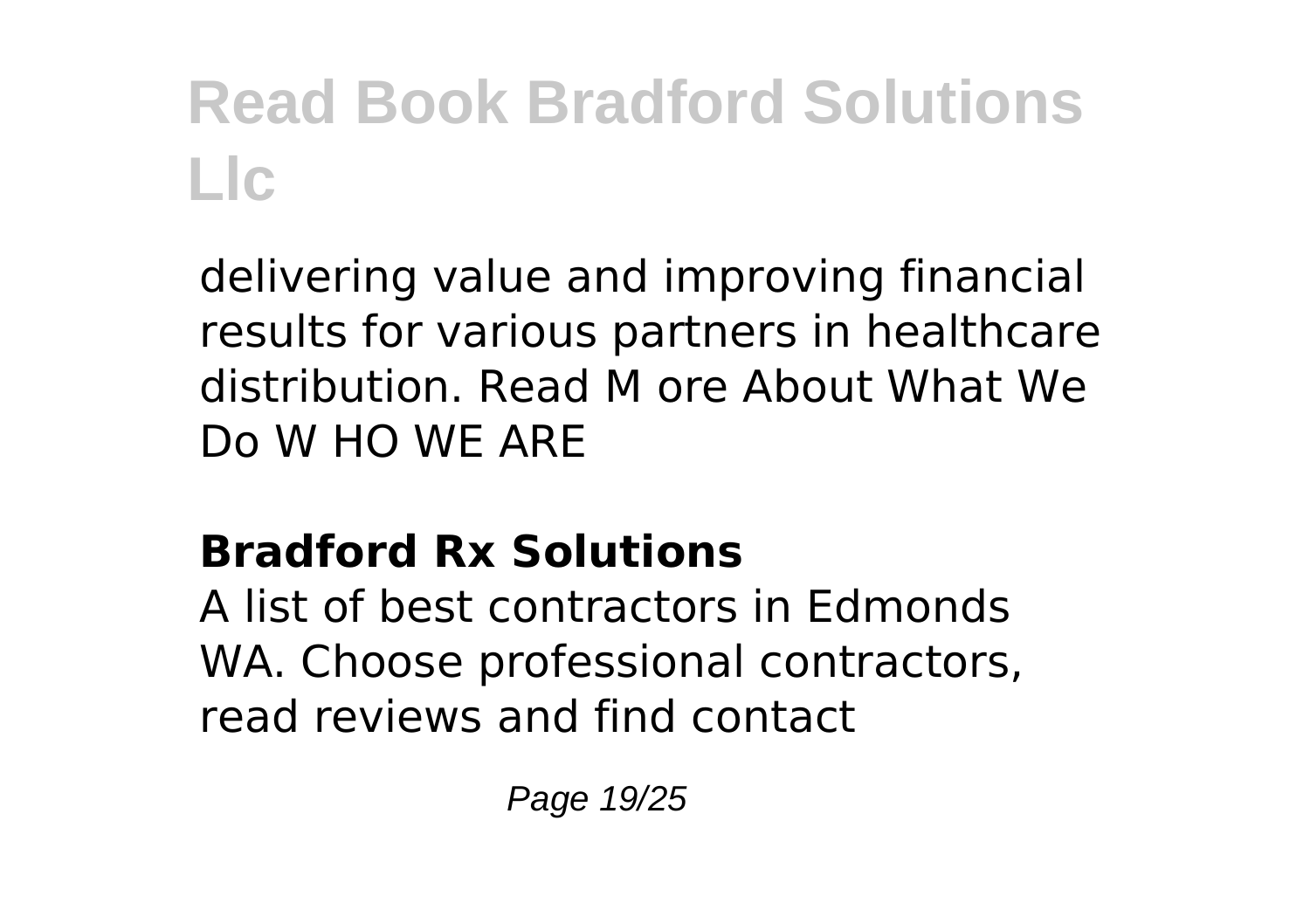information on ContractorFinder.

#### **Bradford White Contractors in Edmonds WA | Bradford White ...** Bradford H. Dockser is the Chief Executive Officer and Co-Founder of Green Generation, which engineers and implements comprehensive integrated energy efficiency solutions that lower

Page 20/25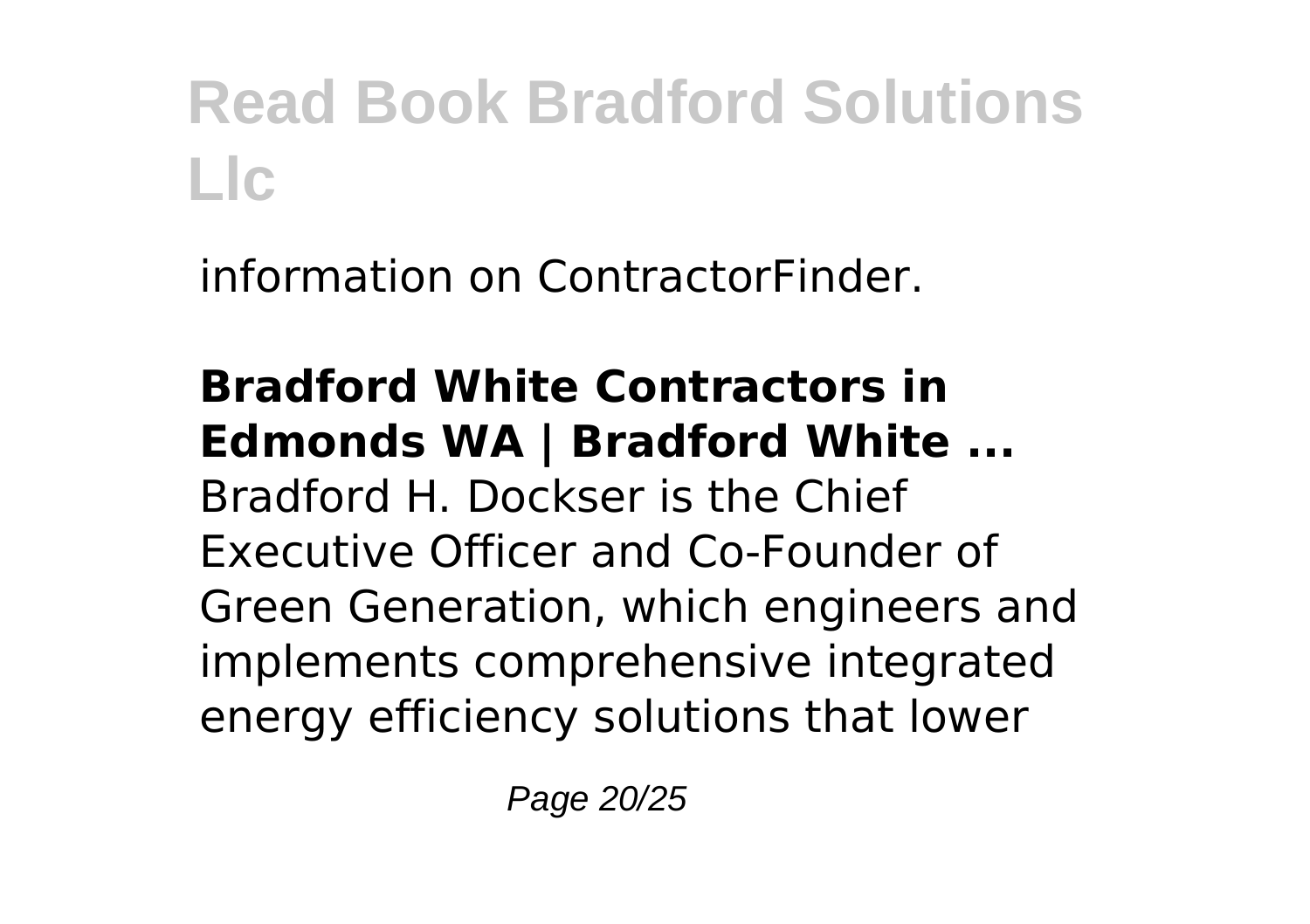operating costs while improving sustainability on behalf of a diverse set of clients worldwide.

#### **Bradford H. Dockser - GreenGen**

Offering Customized Solutions For Your Home As a family-owned local business, we charge 30% less than indus... Redmond , WA , 22.4 miles

Page 21/25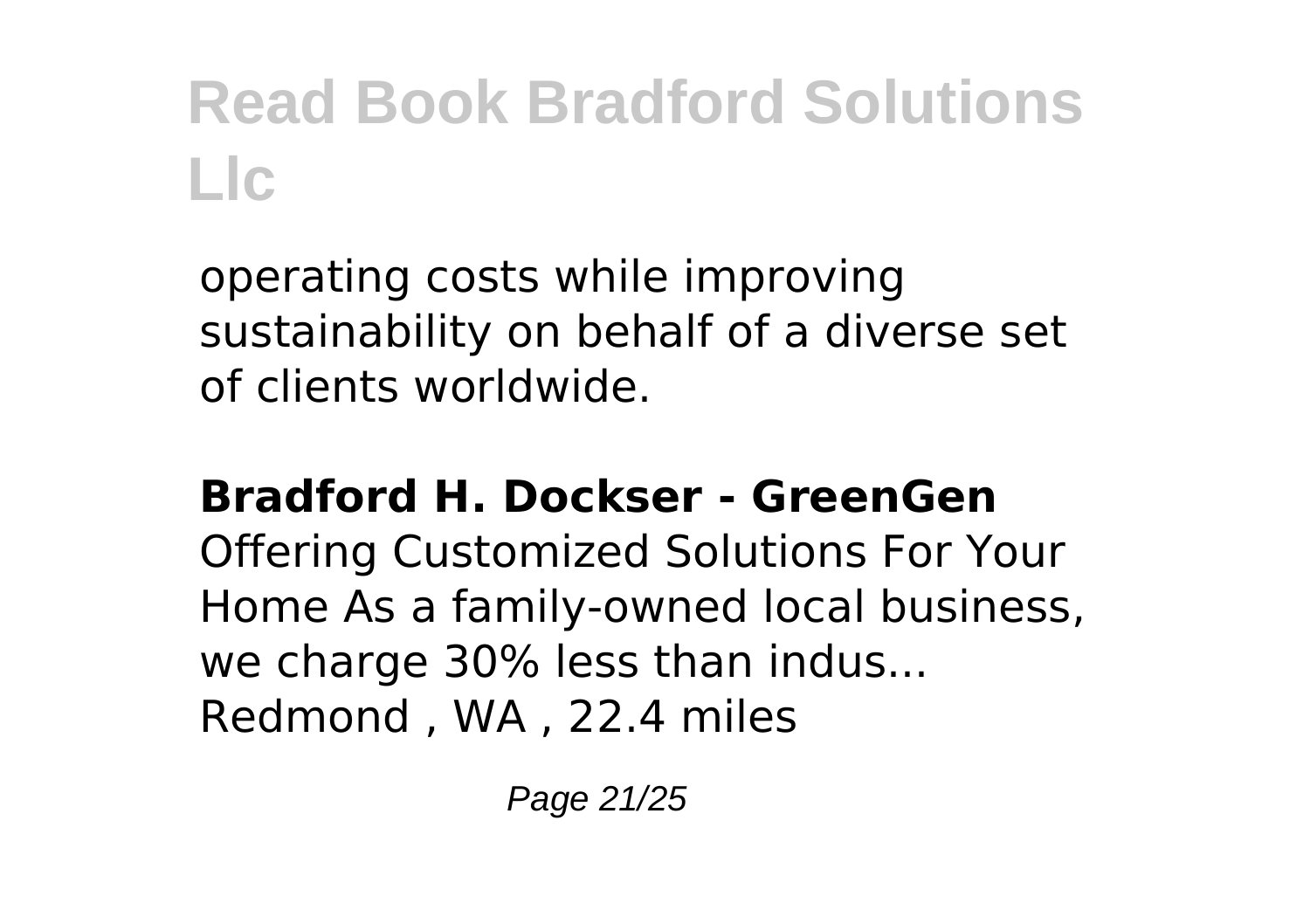#### **Bradford White Contractors in Everett WA | Bradford White ...** People for BRADFORD IT SOLUTIONS LIMITED (08799377) More for BRADFORD IT SOLUTIONS LIMITED (08799377) Registered office address 4 Southbrook Terrace, Bradford, West Yorkshire, BD7 1AB . Company status

Page 22/25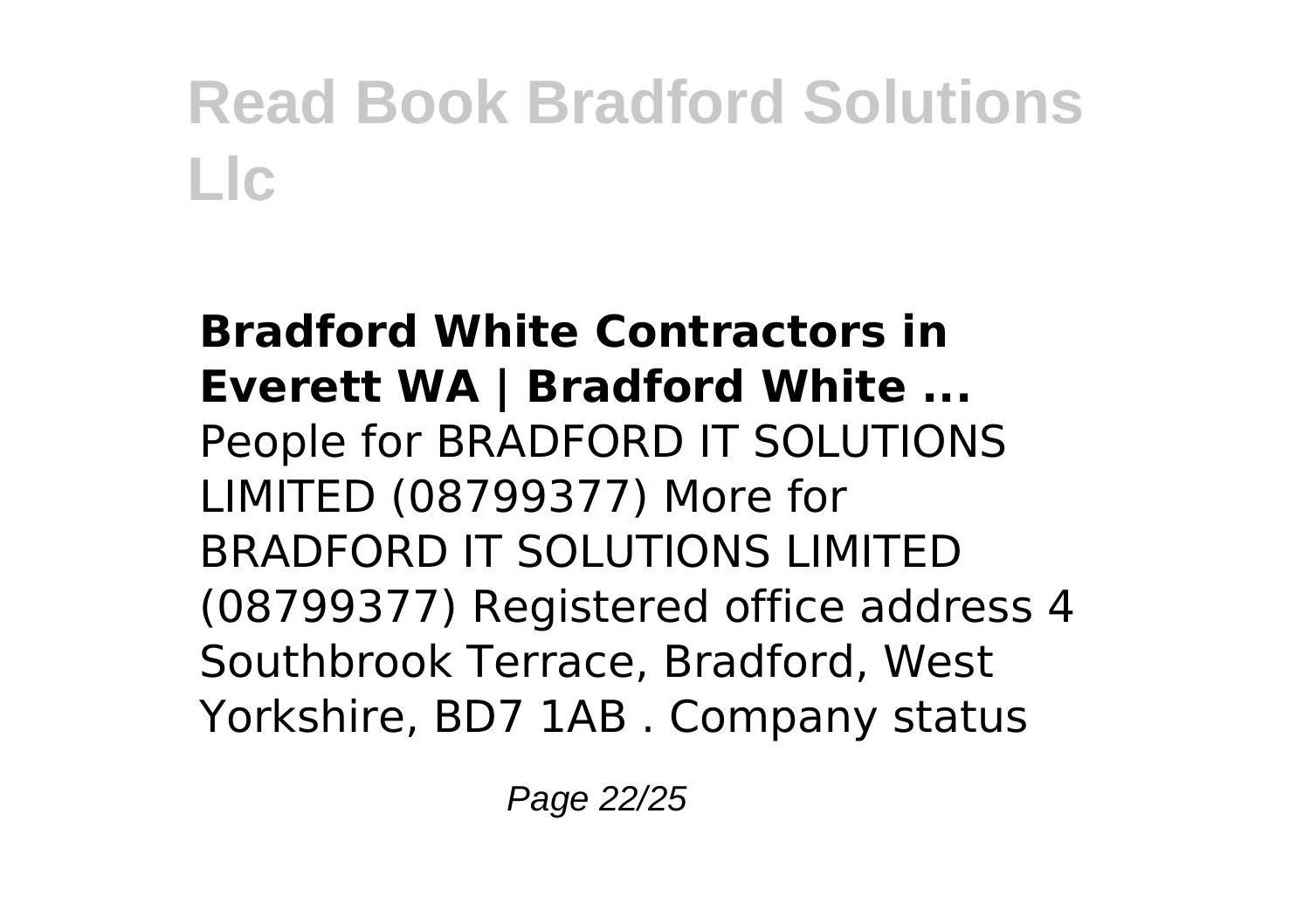Active Company type Private limited Company Incorporated on 2 December 2013. Accounts. Next ...

#### **BRADFORD IT SOLUTIONS LIMITED - Overview (free company ...**

Bradford IT Solutions Ltd Bradford IT Solutions was established in 2012 to serve students with technical solutions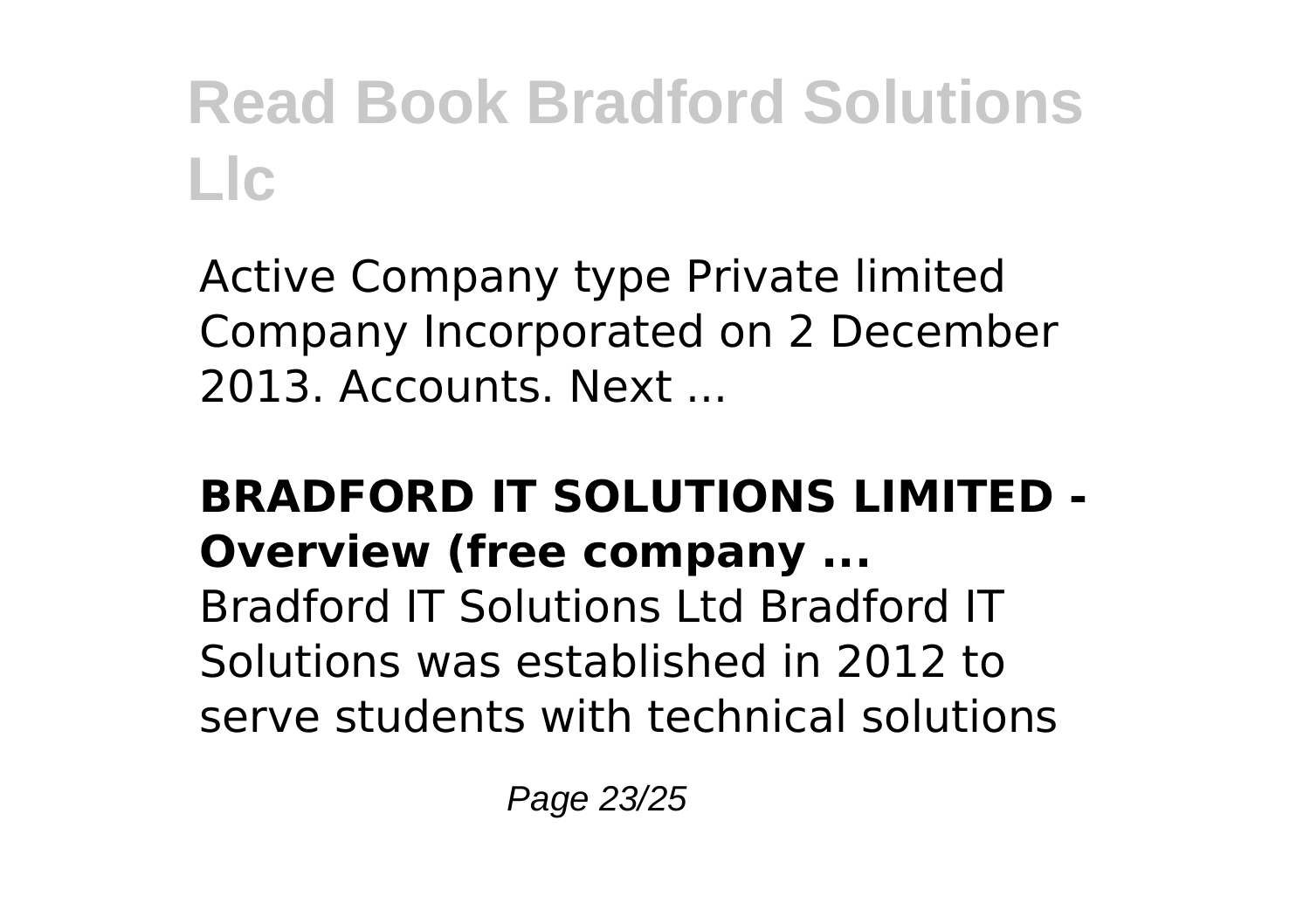that students encounter on a day to day basis. We later introduced BiTS CCTV Department and launched https:\\www.bitscctv.co.uk.

Copyright code: d41d8cd98f00b204e9800998ecf8427e.

Page 24/25